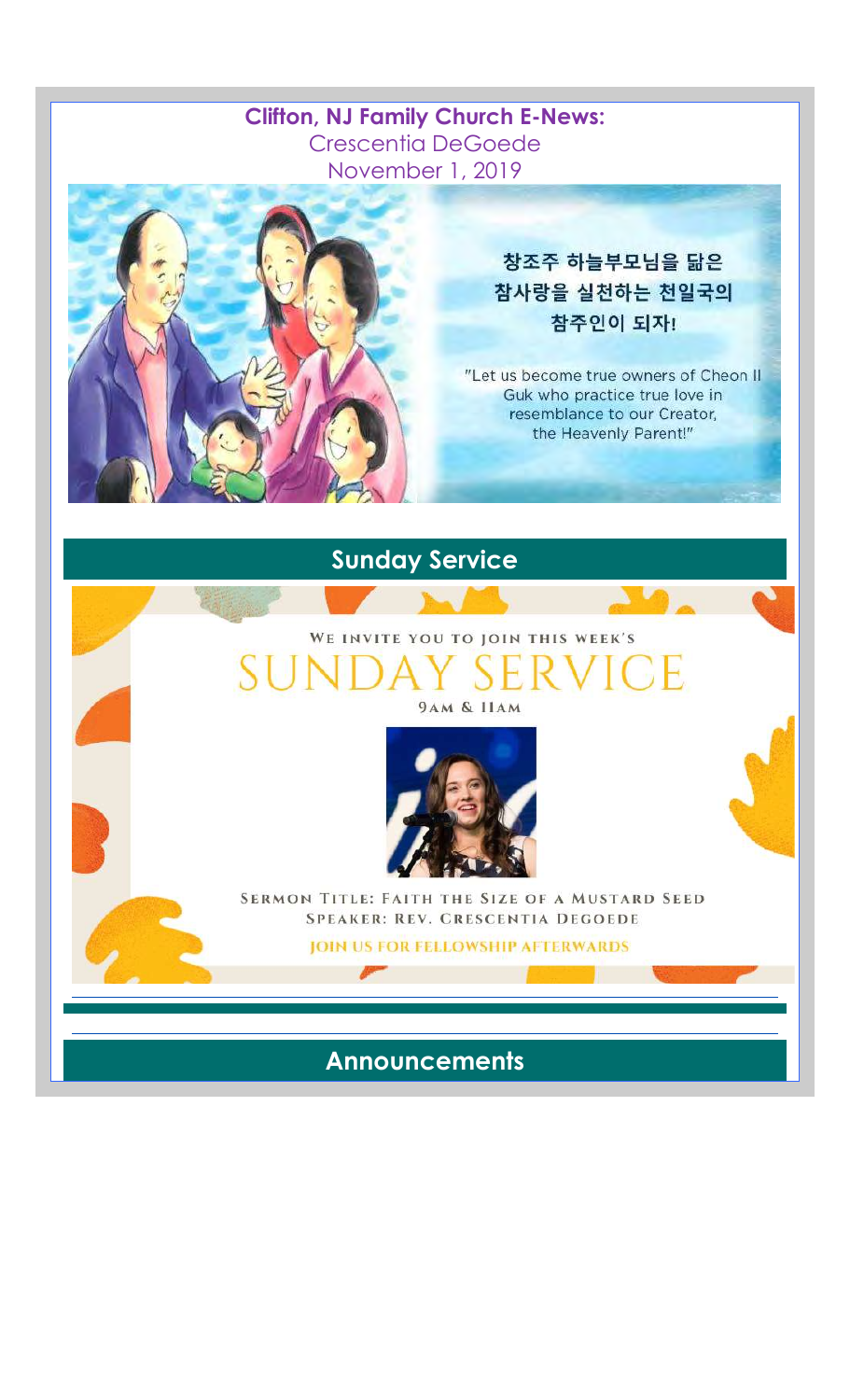## Tribal Messiah Award and Meeting November 3rd, 2019

• **During Sunday Service:** 430 Accomplishers Award **Ceremony** 

• **1pm to 2:30pm:** Providential Meaning of Church Visitation and True Mother Rally Talk - Given by Rev. lnose





## **ACLC Prayer Breakfast**

**St. Mark AME Church** 587 Springdale Ave, East Orange, NJ 07017

Saturday November 16th, 2019 8:30am - 11am \$10

Sponsored by the ACLC of NJ: Contact: Reg. Greg Agulan 908-472-1825 acagulan@aol.com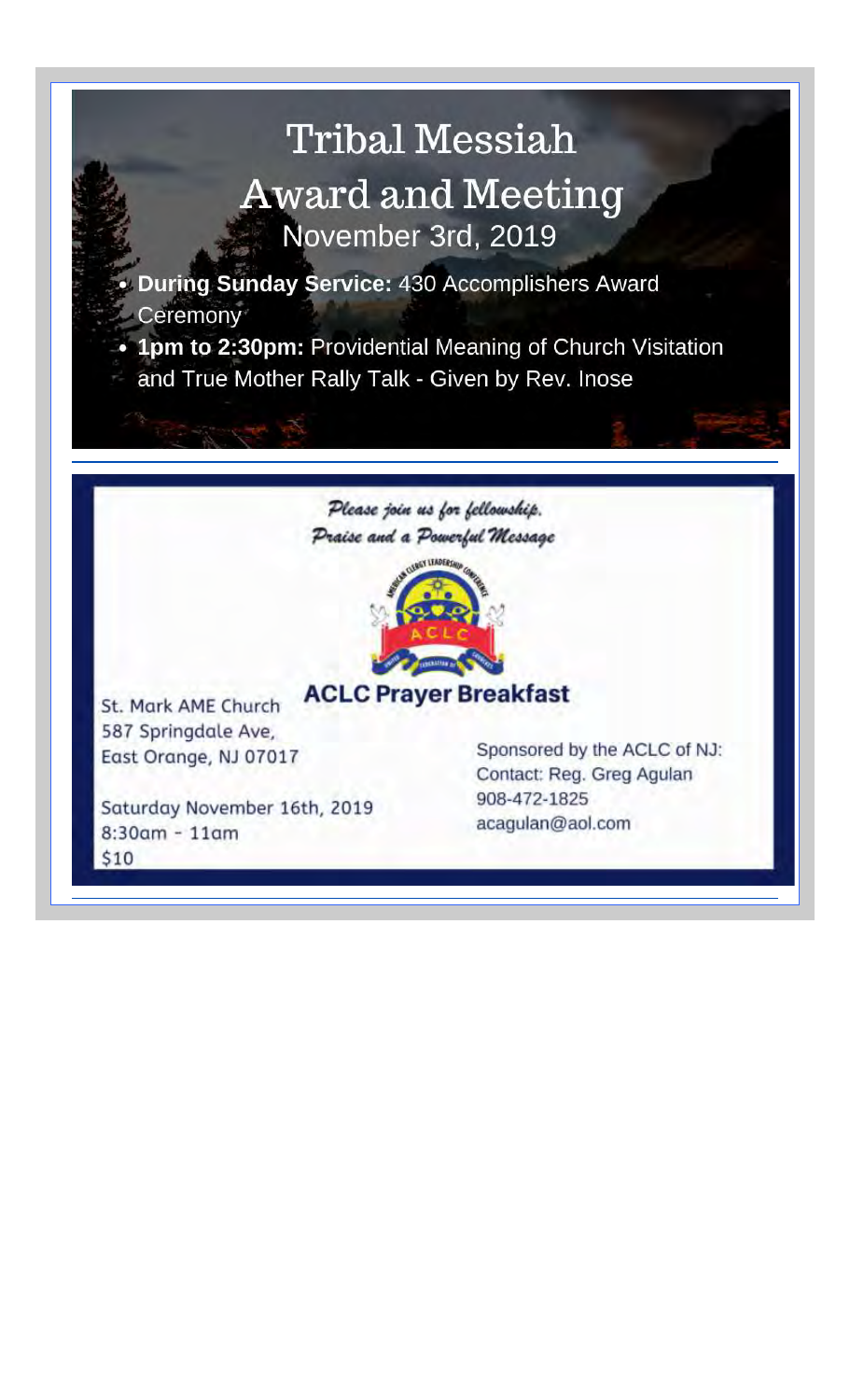

YOU ARE CORDIALLY INVITED

# **BALLROOM** DANCING

For Couples | Stress Free Date Night Dance the Night Away!

EVERY 2ND AND 4TH WEDNESDAY **NOVEMBR 13TH AND 27TH** 7 PM - 10 PM. CLIFTON CHURCH | FELLOWSHIP HALL

Come enjoy an evening of ballroom dancing with your sweetheart! If you've always wanted to learn but never had. the chance, or if you just want to brush up on your skills, this is the perfect time. Refreshments will be provided as well, Hosted by Mathews Bello and Hitoka Sato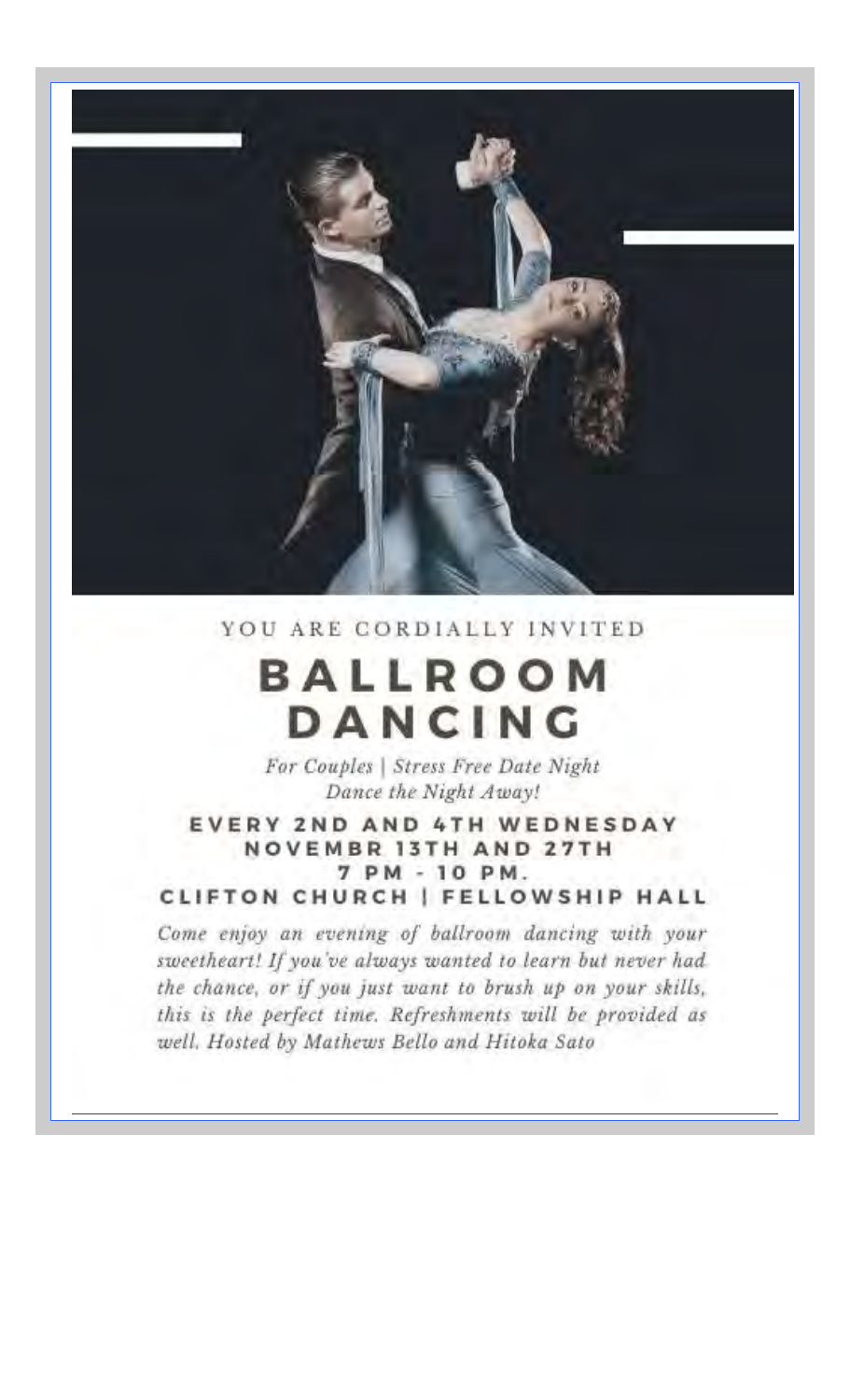

DECEMBER 27, 2019 - JANUARY 1, 2020<br>UTS IN BARRYTOWN, NY

REGISTRATION DEADLINE: FRIDAY, DEC. 20TH AT 11:59 PM EST

Cost: Each participant costs \$200. On the registration form, you will be asked to either send a check or pay through Venmo.

More details are on the registration form. Please note that this includes the December 28th Rally with True Mother. You do not need to buy a separate ticket.

This year's winter workshop is a joint workshop with SR1/SR3. There will be two simultaneous workshops going on: a middle school workshop and a high school workshop! We will focus on the idea of understanding our roots, what it means to be BCs, and what it means to have a relationship with True Parents. With that foundation, we will aspire to evolve and take ownership of our lives of faith and become better versions of ourselves.

> TO REGISTER AS PARTICIPANT OR AS A VOLUNTEER, CLICK HERE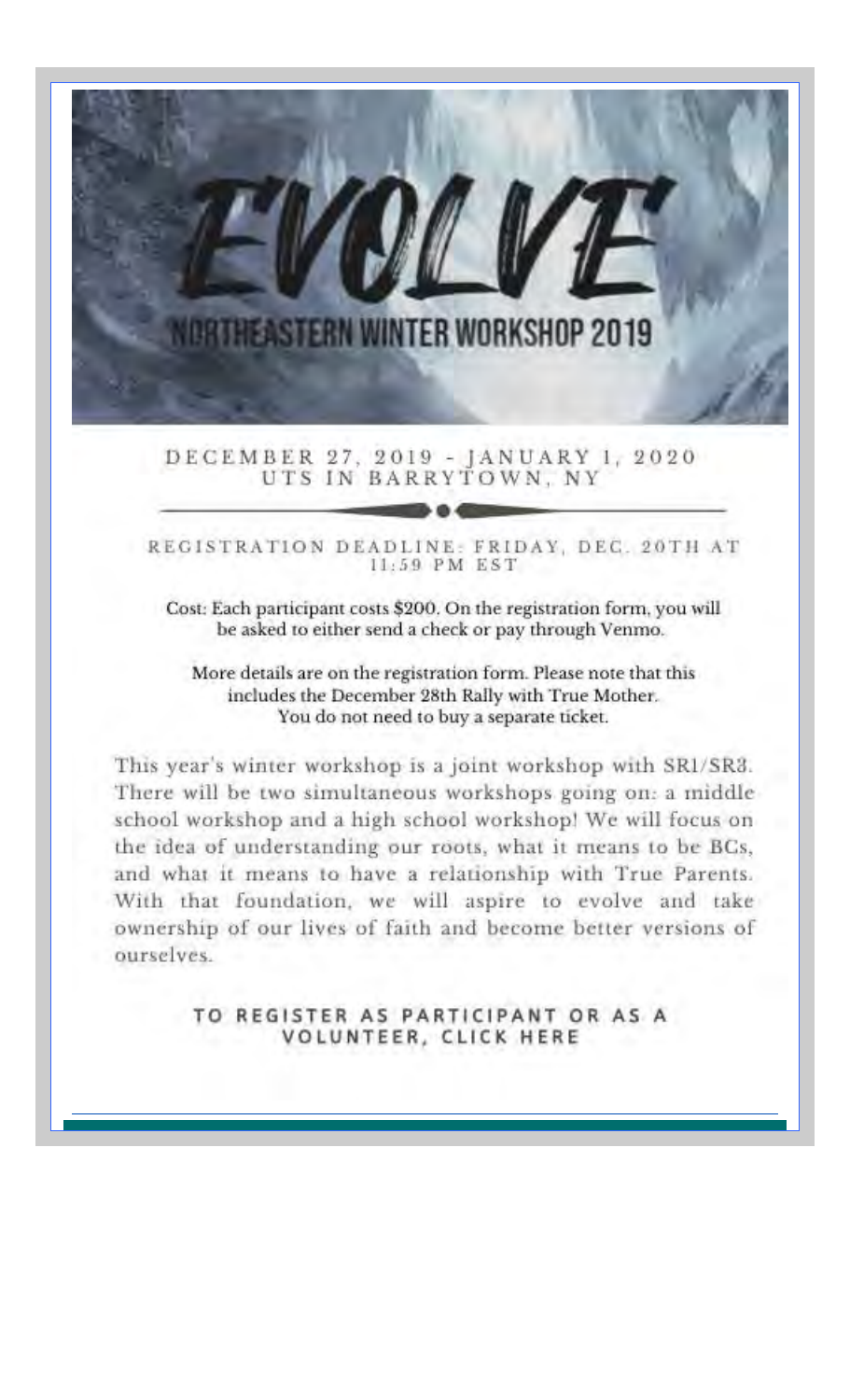

### **Weekly Program**

**GO Program:** 7th Grade to 12th Grade | Saturdays | 5pm to 9pm **Contact: Yoshio Ishikawa -** godsownnj@ gmail,com

**Sunday School:** Pre-K to 7th Grade and Treasures of Heaven Sundays | 11am Service | Register Here **Contact: Soin Alexander -** sundayschool78demott@ gmail,com

**YUM:** 18 to 30 years old | 1st and 3rd Wednesdays Every month | 7:30pm to 9pm Nov. 20th will be at KEA |**Contact: Joe Leonard - 201-467-1915;**  jpl14495@ yahoo,com







**Art Teacher Wanted** New Hope School is looking for an art teacher for three afternoons a week starting immediately.



**House for Rent** \$1500 2nd Floor 2-Bedroom with Living Room, kitchen, 1 bathroom, 1 parking space



**Very Good Condition Washing and Dryer Machine for Sale**

A washing and a drying machine for sale. Asking